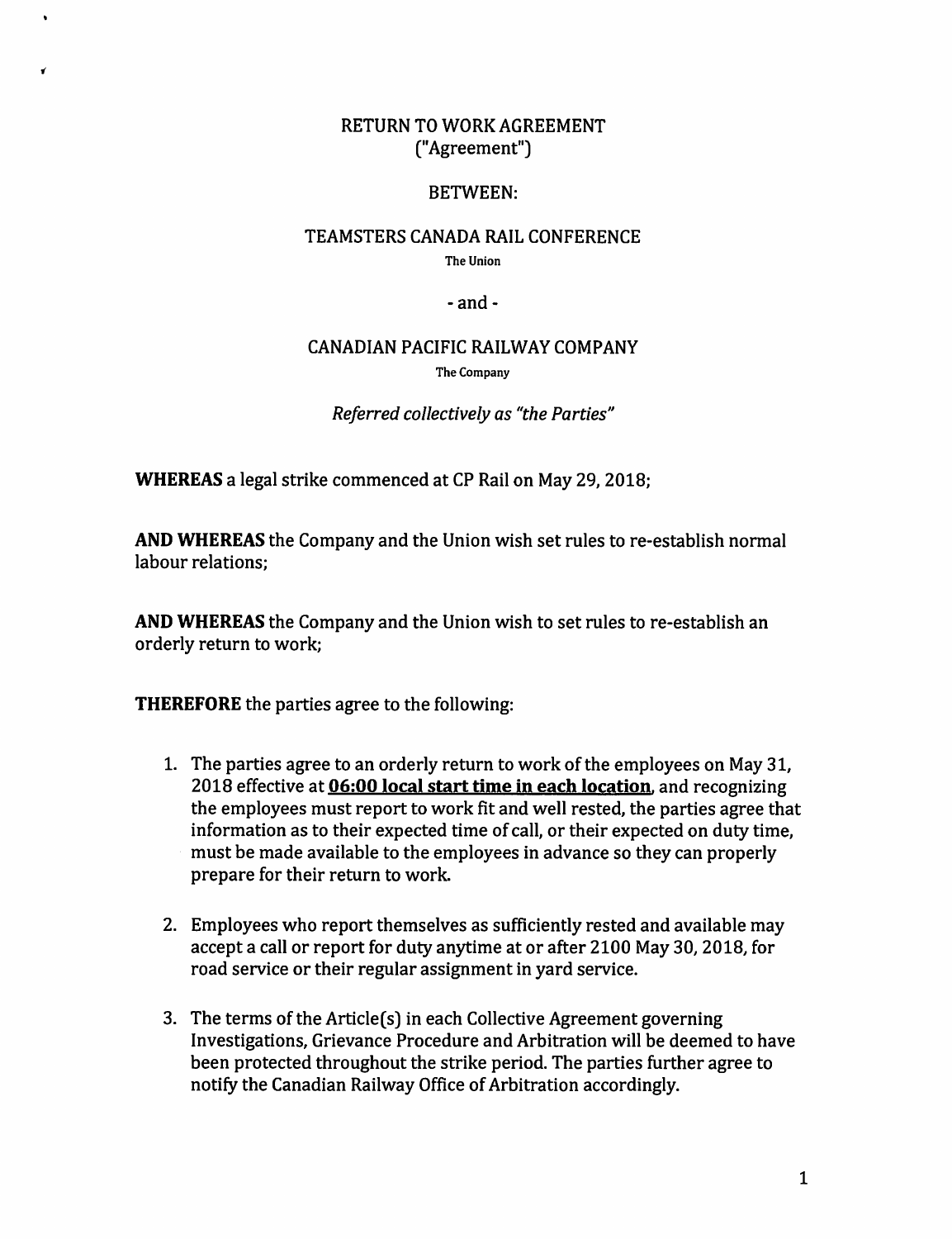4. The Company agrees that it will not take any discriminatory or disciplinary action for normal activities on the part of employees where they are related directly or indirectly to the strike. Normal activities do not include property damage, physical confrontations, or violence.

 $\bullet$ 

- 5. All members of the bargaining units shall be returned to work on the same terms and conditions that applied to each member respectively prior to the commencement of the strike;
- 6. In cases where crews are required to work at a location at other than home terminal, the crew will be called to report to the Home Terminal.
- 7. All operating employees will be given access to line up and other workrelated Information as soon as possible, but no event later than 16:00 local time May 30, 2018.
- 8. Employees will be provided with accurate information as to their time of call, or their on-duty time and location to return to work. Unassigned operating Employees will receive a standard call after the effective time on May 31, 2018. All Operating employees in assigned service will resume their assignment at the next scheduled starting time following 06:00 local time in each location. A message detailing this will also be voiced on the VRU and posted on CP Station with Employee access restored.
- 9. All TCRC employees will resume their assignment at their next scheduled start time subsequent to 06:00 local time May 31, 2018. No employee will be required to report for less than their regular full shift.
- 10. All members of the above-mentioned bargaining unit shall have the strike period recognized as time worked so that benefits and entitlements accrue without interruption including but not limited to vacation entitlements, sick leave credits, seniority and calculation of qualification of Long Term Disability. This does not include pensionable service.
- 11. The annual vacation schedule will continue uninterrupted with all scheduled annual vacation taking affect at the times and dates as posted prior to the strike. Annual vacation as scheduled prior to the strike, including the period of time during the strike, will be in effect and paid to the affected employees.
- 12. Earned Days Off, or authorized compassionate absences agreed to in advance of the strike will continue to be recognized as scheduled. ALOA will need to be reviewed with local manager and local chairmen. ALOA requests need to be approved by the Company, with consideration given for employees who